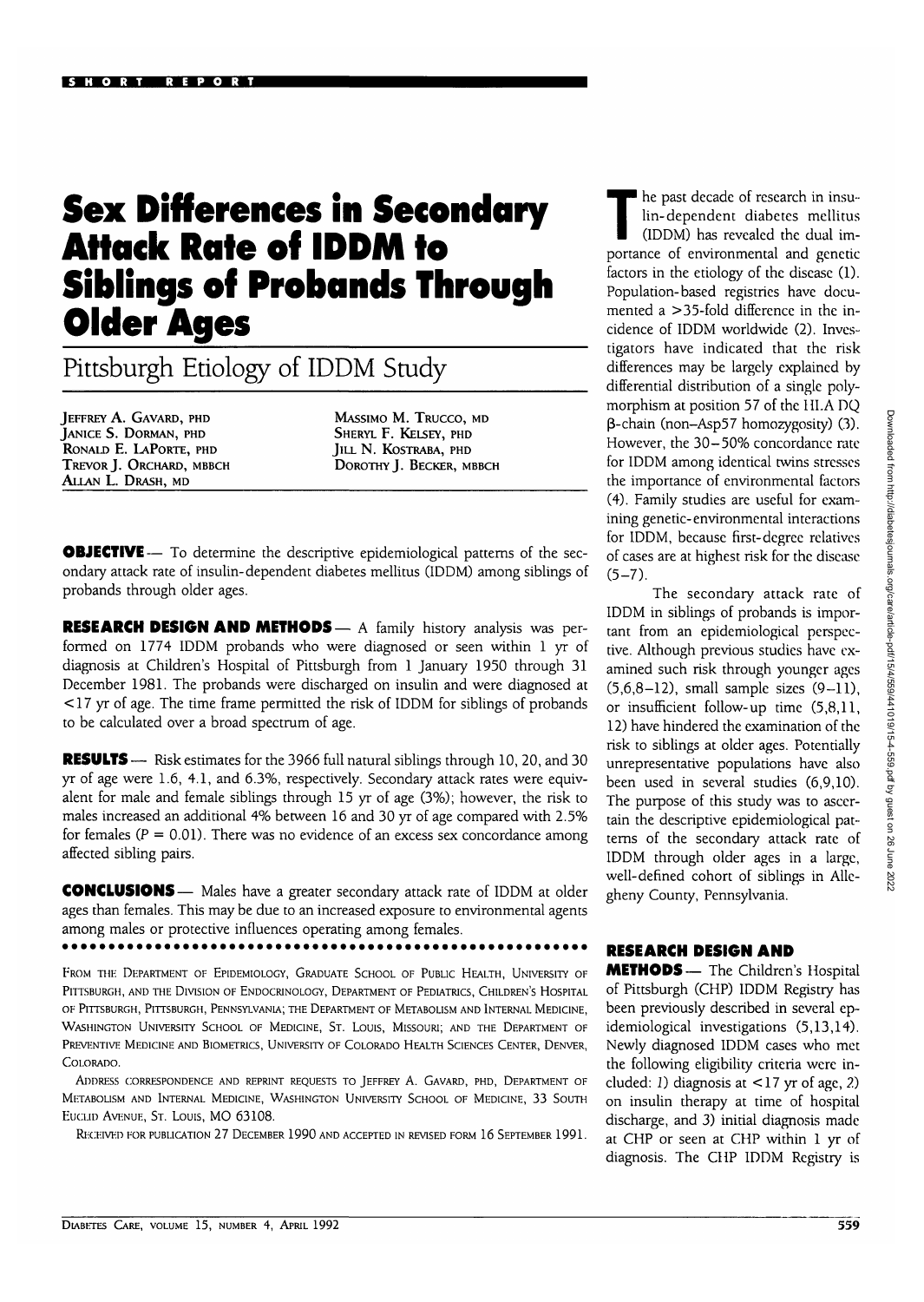**Table 1—***Demographic information of insulin-dependent diabetes mellitus (IDDM) probands and their natural siblings identified from the Children's Hospital of Pittsburgh IDDM Registry, 1950-1981*

|                              | <b>IDDM PROBANDS</b> |      | <b>IDDM</b><br>SIBLINGS* |                | Nondiabetic<br>SIBLINGS |      |
|------------------------------|----------------------|------|--------------------------|----------------|-------------------------|------|
|                              | %                    | N    | %                        | N              | %                       | N    |
| <b>SEX</b>                   |                      |      |                          |                |                         |      |
| <b>MALE</b>                  | 50.2                 | 890  | 56.2                     | 95             | 50.8                    | 1928 |
| <b>FEMALE</b>                | 49.8                 | 884  | 43.8                     | 74             | 49.1                    | 1866 |
| <b>RACE</b>                  |                      |      |                          |                |                         |      |
| <b>WHITE</b>                 | 95.9                 | 1701 | 97.6                     | 165            | 94.9                    | 3603 |
| BLACK                        | 4.1                  | 73   | 2.4                      | 4              | 5.1                     | 194  |
| LIVING STATUS                |                      |      |                          |                |                         |      |
| Alive                        | 92.1                 | 1633 | 92.9                     | 157            | 96.8                    | 3677 |
| DECEASED                     | 7.9                  | 141  | 7.1                      | 12             | 3.1                     | 116  |
| AGE AT FOLLOW-UP (YR)        |                      |      |                          |                |                         |      |
| $0 - 9$                      | 9.0                  | 159  | 4.1                      | $\overline{7}$ | 8.2                     | 310  |
| $10 - 19$                    | 35.6                 | 632  | 23.7                     | 40             | 26.7                    | 1015 |
| $20 - 29$                    | 36.0                 | 639  | 41.4                     | 70             | 38.3                    | 1454 |
| $30 - 39$                    | 18.2                 | 323  | 23.7                     | 40             | 18.8                    | 712  |
| $\geq 40$                    | 1.1                  | 20   | 7.1                      | 12             | 6.4                     | 243  |
| AGE AT ONSET (MEAN $\pm$ SD) | $8.0 \pm 3.9$        |      | $13.5 \pm 7.6$           |                |                         |      |

Sex was unknown for 3 nondiabetic siblings, and living status was unknown for 4 nondiabetic siblings. Age at follow-up was unable to be calculated for 63 nondiabetic siblings due to missing birthdate information. Age at follow-up was unable to be calculated for 1 proband, who had died during an unknown year.

\*Continuous insulin therapy from onset with diagnosis at  $\leq$ 30 yr of age.

representative of newly diagnosed cases within Allegheny County (5).

Family history of diabetes for probands diagnosed between 1 January 1950 and 31 December 1981 was evaluated in this study. The proband was defined as the first IDDM case in each family meeting the CHP eligibility criteria. Questionnaires to obtain the family history information were mailed during 1981-1982. Living status, age, and development of IDDM were assessed for all first-degree relatives as of 31 December 1981. A sibling was considered to have IDDM if he/she was on continuous insulin therapy from time of onset and was diagnosed at  $\leq 30$  yr of age. Information was obtained for 1774 of 1881 families (94.3%).

Secondary attack rates of IDDM for the 3966 full natural siblings of the probands were calculated with the BMDP life-table program (15). The degree of sex concordance between proband and sibling cases was analyzed with binomial and  $\chi^2$  tests.

RESULTS— Demographic characteristics of the study population and their natural siblings are presented by diabetic status in Table 1. Males and females were approximately equally represented in both probands and nondiabetic siblings; 95% of both groups were white. The mean age at time of follow-up was  $25.4 \pm 9.7$  yr for the sibling cases and  $23.3 \pm 10.4$  yr for the nondiabetic siblings.

The 169 IDDM siblings, 84 of whom were CHP registered, were represented in 156 families. Most families (145) had a single sibling case. Ten families had 2 affected siblings, and 1 family had 4 affected siblings. The mean duration between onset of first and second cases within families was  $7.4 \pm 5.2$  yr.

The overall secondary attack rate estimates through 10, 20, and 30 yr of age were 1.6, 4.1, and 6.3%, respectively. The risks through 30 yr of age were 6.5% for whites and 2.8% for blacks  $(P = 0.10)$ ; the small number of black sibling cases  $(n = 4)$  limited further evaluation of potential race differences in risk. Male and female siblings had equivalent risks through 15 yr of age (3%; Fig. 1). However, a marked increase in risk for males began at age 16 yr and continued through age 30 yr, with an additional 4% increase in risk compared with 2.5% for females  $(P = 0.01)$ . The overall secondary attack rates through 30 yr of age were 7% for males and 5.5% for females  $(P = 0.17)$ .

There were 48 male probandmale sibling case pairs, 33 male proband-female sibling case pairs, 47 female proband-male sibling case pairs, and 41 female proband-female sibling case pairs. Probands and sibling cases thus did not display a significant overall sex concordance pattern. The mean duration between onset of the first and second cases within families was also similar for the four groups. There appeared to be an excess male concordance at older ages of onset, because 21 of the 30 IDDM siblings who were diagnosed between 16 and 30 yr of age of male probands were also male ( $P = 0.02$ ). This pattern can at least be partly attributed to the high pro-



**Figure 1**—*Cumulative secondary attack rate to siblings through 30 yr of age by sex.*